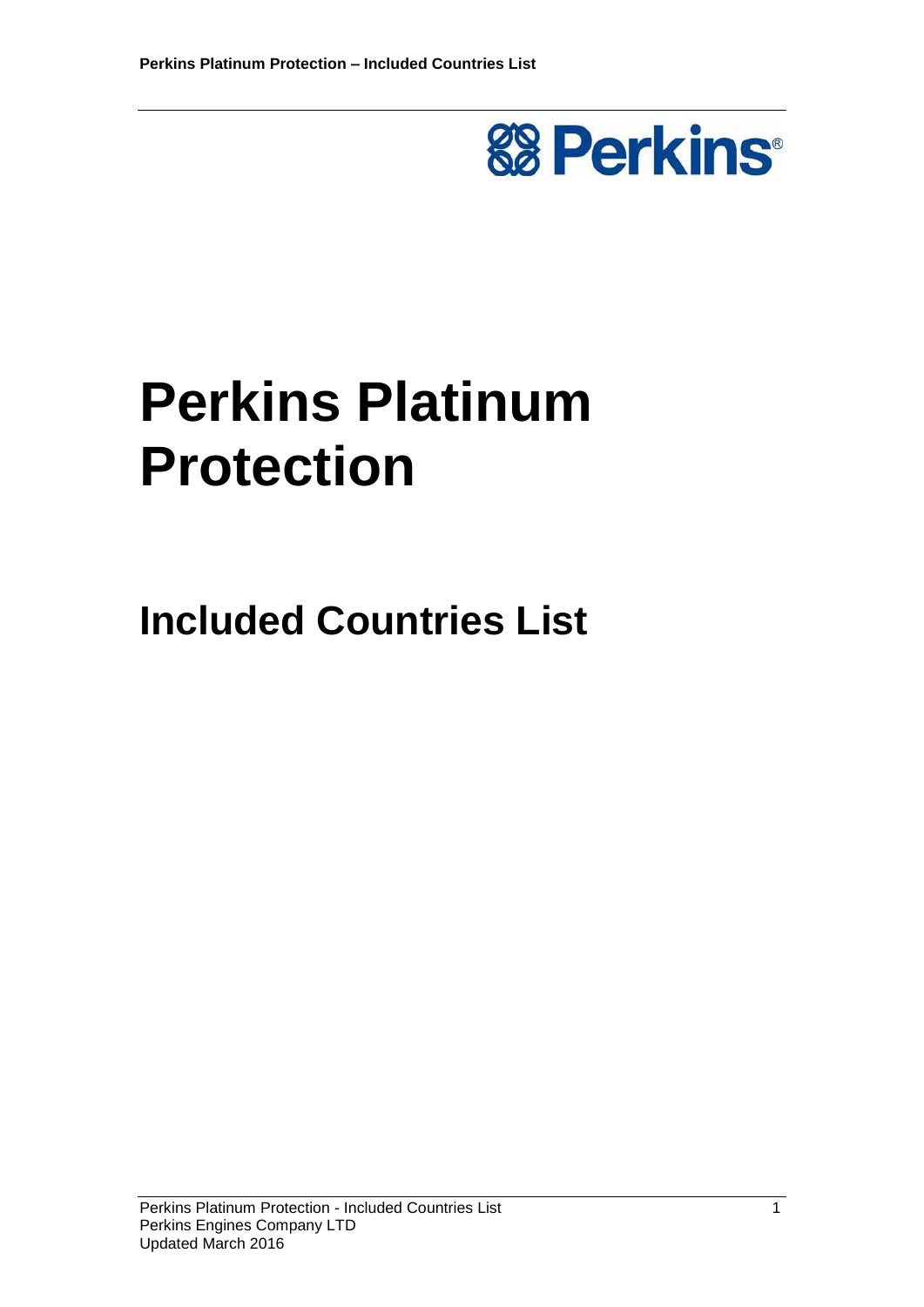The following document lists those countries that are included in the PPP Program. If you have any enquiry's regarding this list please send an email to [esc@perkins.com](mailto:esc@perkins.com)

The coverage territory provided under Perkins Platinum Protection is applicable worldwide except in territories otherwise prohibited by the Office of Foreign Asset Control of the U.S. Department of Treasury, or territories excluded from the Program by Perkins.

Registration capability will be restricted to those countries that are included in the PPP Program. **False declaration of operating country during the PPP registration process will invalidate the PPP.**

A PPP will become invalid if, engines / machines are transfer into a country that is excluded from the program.

All claims received, against a PPP, from excluded countries will be rejected and will not be paid by Perkins.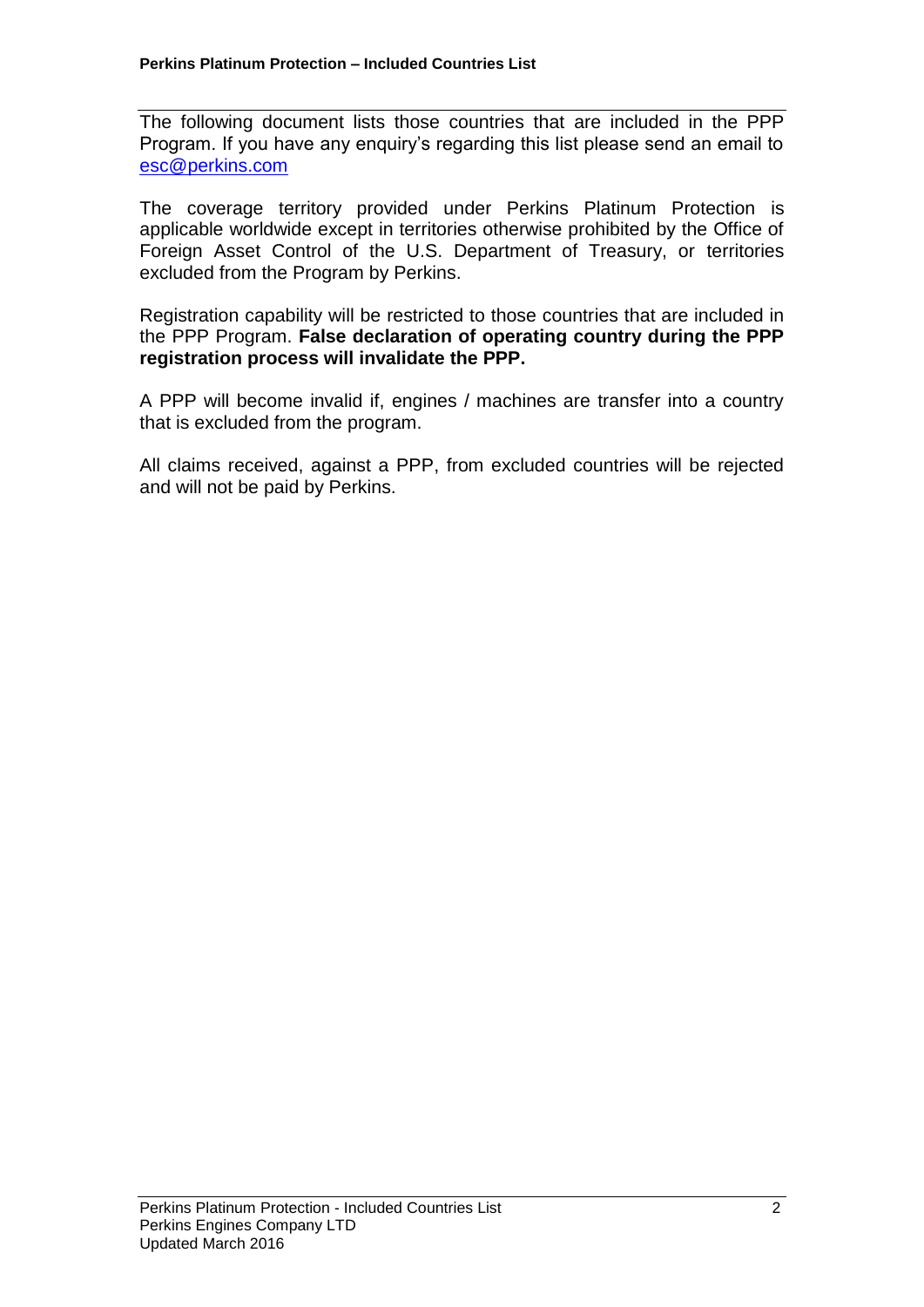| <b>Country Code</b> | <b>Country Name</b>         |
|---------------------|-----------------------------|
| AE                  | <b>United Arab Emirates</b> |
| AF                  | Afghanistan                 |
| AG                  | Antigua and Barbuda         |
| AI                  | Anguilla                    |
| <b>AL</b>           | Albania                     |
| AM                  | Armenia                     |
| AO                  | Angola                      |
| AR                  | Argentina                   |
| AT                  | Austria                     |
| AU                  | Australia                   |
| AZ                  | Azerbaijan                  |
| BA                  | Bosnia Herzegovina          |
| BB                  | <b>Barbados</b>             |
| <b>BD</b>           | Bangladesh                  |
| <b>BE</b>           | Belgium                     |
| BF                  | <b>Burkina Faso</b>         |
| BG                  | <b>Bulgaria</b>             |
| BH                  | <b>Bahrain</b>              |
| BI                  | Burundi                     |
| BJ                  | Benin                       |
| <b>BL</b>           | St Barthélemy               |
| <b>BN</b>           | <b>Brunei</b>               |
| <b>BO</b>           | <b>Bolivia</b>              |
| <b>BQ</b>           | Bonaire, St Eustatius, Saba |
| <b>BR</b>           | <b>Brazil</b>               |
| <b>BS</b>           | Bahamas (The)               |
| <b>BW</b>           | Botswana                    |
| BY                  | <b>Belarus</b>              |
| <b>BZ</b>           | Belize                      |
| ${\sf CA}$          | Canada                      |
| CD                  | Democratic Rep of Congo     |
| $\mathsf{CF}$       | Central African Republic    |
| CG                  | Congo                       |
| CH                  | Switzerland                 |
| CI                  | Côte d'Ivoire               |
| CL                  | Chile                       |
| <b>CM</b>           | Cameroon                    |
| CN                  | China                       |
| CO                  | Colombia                    |
| CR                  | Costa Rica                  |
| <b>CY</b>           | Cyprus                      |
| CZ                  | Czech Republic              |
| DE                  | Germany                     |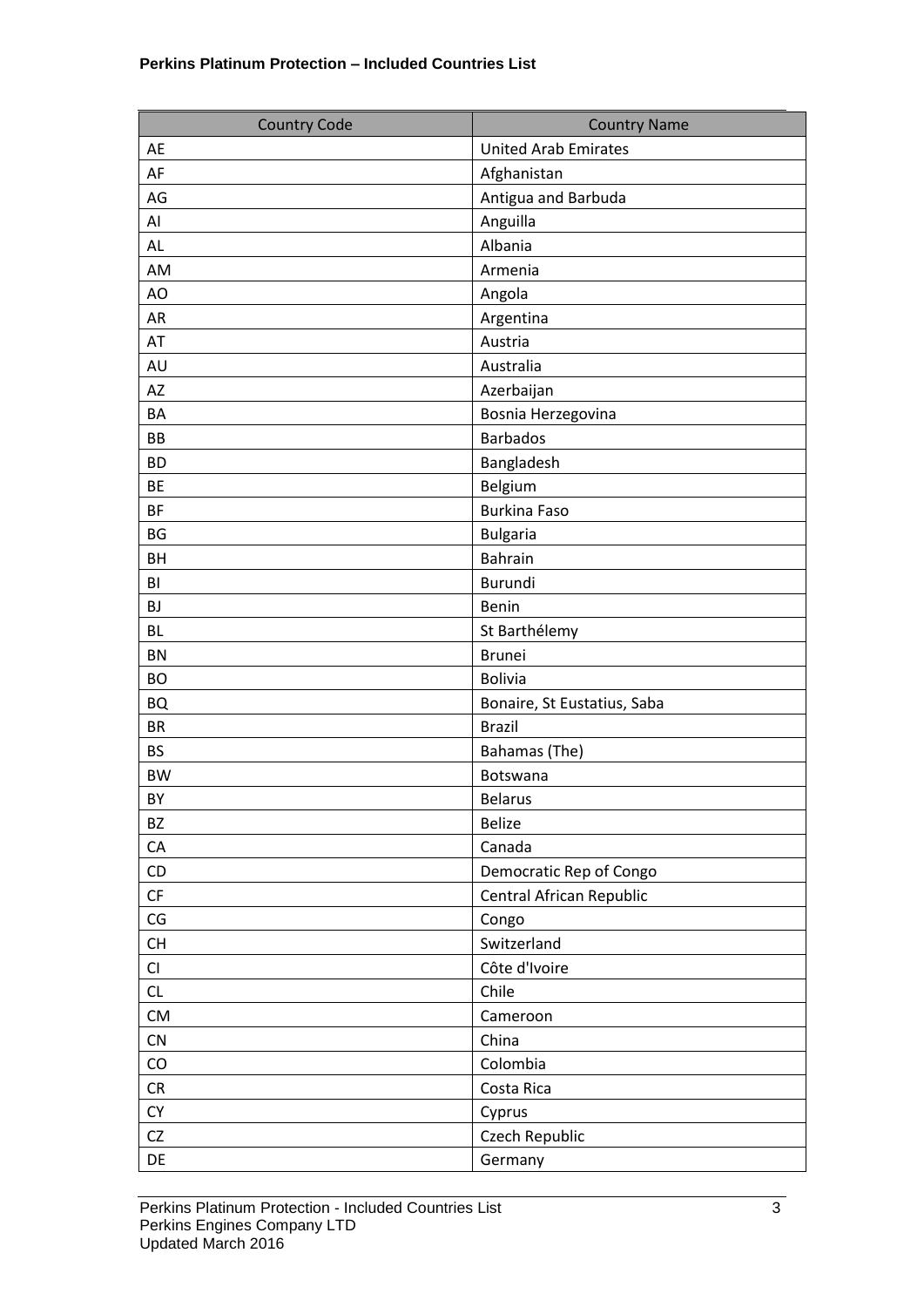| DJ         | Djibouti                 |
|------------|--------------------------|
| DK         | Denmark                  |
| <b>DM</b>  | Dominica                 |
| DO         | Dominican Republic       |
| DZ         | Algeria                  |
| EC         | Ecuador                  |
| EE         | Estonia                  |
| EG         | Egypt                    |
| ES         | Spain                    |
| ET         | Ethiopia                 |
| FI.        | Finland                  |
| ${\sf FJ}$ | Fiji                     |
| FR         | France                   |
| GA         | Gabon                    |
| GB         | United Kingdom           |
| GD         | Grenada                  |
| <b>GE</b>  | Georgia                  |
| GH         | Ghana                    |
| GM         | Gambia                   |
| GN         | Guinea                   |
| GQ         | <b>Equatorial Guinea</b> |
| GR         | Greece                   |
| GT         | Guatemala                |
| GW         | Guinea-Bissau            |
| GY         | Guyana                   |
| HK         | Hong Kong                |
| HN         | Honduras                 |
| HR         | Croatia                  |
| HT         | Haiti                    |
| HU         | Hungary                  |
| ID         | Indonesia                |
| IE         | Ireland                  |
| IL         | Israel                   |
| ${\sf IN}$ | India                    |
| IQ         | Iraq                     |
| IS         | Iceland                  |
| IT.        | Italy                    |
| JM         | Jamaica                  |
| JO         | Jordan                   |
| JP         | Japan                    |
| KE         | Kenya                    |
| KG         | Kyrgyzstan               |
| KH         | Cambodia                 |
| KN         | St. Kitts and Nevis      |
| KR         | South Korea              |

**Perkins Platinum Protection - Included Countries List 44 Apple 2014** Perkins Engines Company LTD Updated March 2016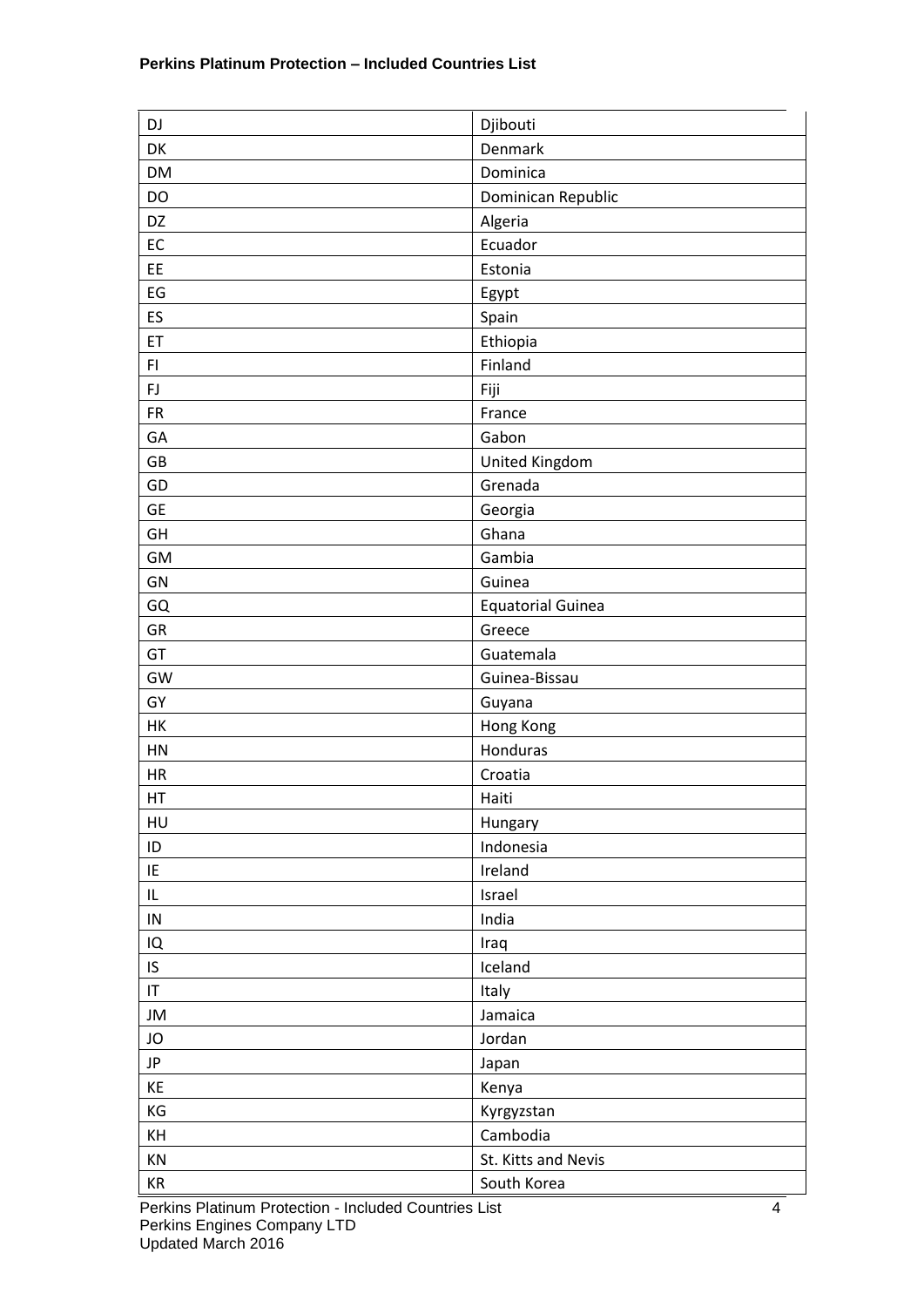| KW        | Kuwait                    |
|-----------|---------------------------|
| KZ        | Kazakhstan                |
| LB        | Lebanon                   |
| LC        | Saint Lucia               |
| LK        | Sri Lanka                 |
| LR        | Liberia                   |
| LS        | Lesotho                   |
| LT        | Lithuania                 |
| LU        | Luxembourg                |
| LV        | Latvia                    |
| LY        | Libya                     |
| MA        | Morocco                   |
| <b>MD</b> | Moldova (The Republic of) |
| ME        | Montenegro                |
| MF        | Saint Martin (France)     |
| MG        | Madagascar                |
| MK        | Macedonia                 |
| ML        | Mali                      |
| MM        | Myanmar                   |
| MN        | Mongolia                  |
| <b>MQ</b> | Martinique                |
| MR        | Mauritania                |
| <b>MS</b> | Montserrat                |
| MT        | Malta                     |
| MU        | Mauritius                 |
| MV        | Maldives                  |
| <b>MW</b> | Malawi                    |
| <b>MX</b> | Mexico                    |
| MY        | Malaysia                  |
| MZ        | Mozambique                |
| <b>NA</b> | Namibia                   |
| NC        | New Caledonia             |
| <b>NE</b> | Niger                     |
| <b>NG</b> | Nigeria                   |
| ΝI        | Nicaragua                 |
| <b>NL</b> | Netherlands               |
| <b>NO</b> | Norway                    |
| <b>NP</b> | Nepal                     |
| <b>NZ</b> | New Zealand               |
| OM        | Oman                      |
| PA        | Panama                    |
| PE        | Peru                      |
| PH        | Philippines               |
| PK        | Pakistan                  |
| PL        | Poland                    |

**Perkins Platinum Protection - Included Countries List 5 5** Perkins Engines Company LTD Updated March 2016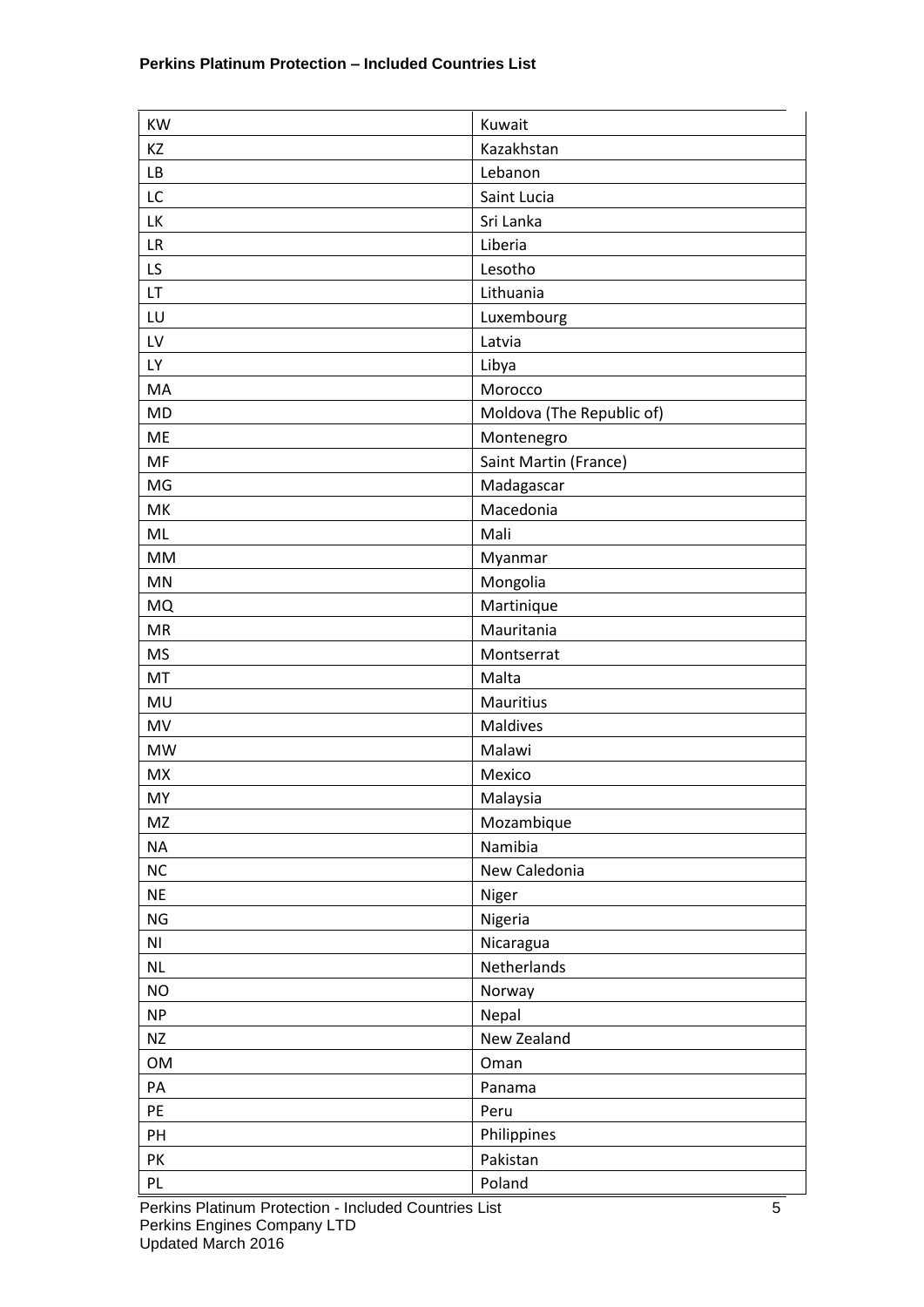| PM        | Saint Pierre and Miquelon     |
|-----------|-------------------------------|
| PR        | <b>Puerto Rico</b>            |
| PS        | Palestine (State of)          |
| PT        | Portugal                      |
| PY        | Paraguay                      |
| QA        | Qatar                         |
| <b>RE</b> | Réunion                       |
| <b>RO</b> | Romania                       |
| <b>RS</b> | Kosovo                        |
| <b>RS</b> | Serbia                        |
| <b>RU</b> | Russia                        |
| <b>RW</b> | Rwanda                        |
| SA        | Saudi Arabia                  |
| SC        | Seychelles                    |
| <b>SE</b> | Sweden                        |
| SG        | Singapore                     |
| SI        | Slovenia                      |
| SK        | Slovakia                      |
| <b>SL</b> | Sierra Leone                  |
| SN        | Senegal                       |
| SV        | El Salvador                   |
| SZ        | Swaziland                     |
| TD        | Chad                          |
| TG        | Togo                          |
| <b>TH</b> | Thailand                      |
| TJ        | Tajikistan                    |
| TM        | Turkmenistan                  |
| TN        | Tunisia                       |
| <b>TR</b> | Turkey                        |
| TT        | <b>Trinidad and Tobago</b>    |
| TW        | Taiwan, Province of China     |
| TZ        | Tanzania, United Republic of  |
| UA        | Ukraine                       |
| UG        | Uganda                        |
| US        | <b>United States</b>          |
| UY        | Uruguay                       |
| UZ        | Uzbekistan                    |
| VC        | St Vincent and the Grenadines |
| VE        | Venezuela                     |
| VG        | Virgin Islands, British       |
| VI        | Virgin Islands, U.S.          |
| VN        | Vietnam                       |
| YE        | Yemen                         |
| ZA        | South Africa                  |
| ZM        | Zambia                        |

**Perkins Platinum Protection - Included Countries List 6** Perkins Engines Company LTD Updated March 2016